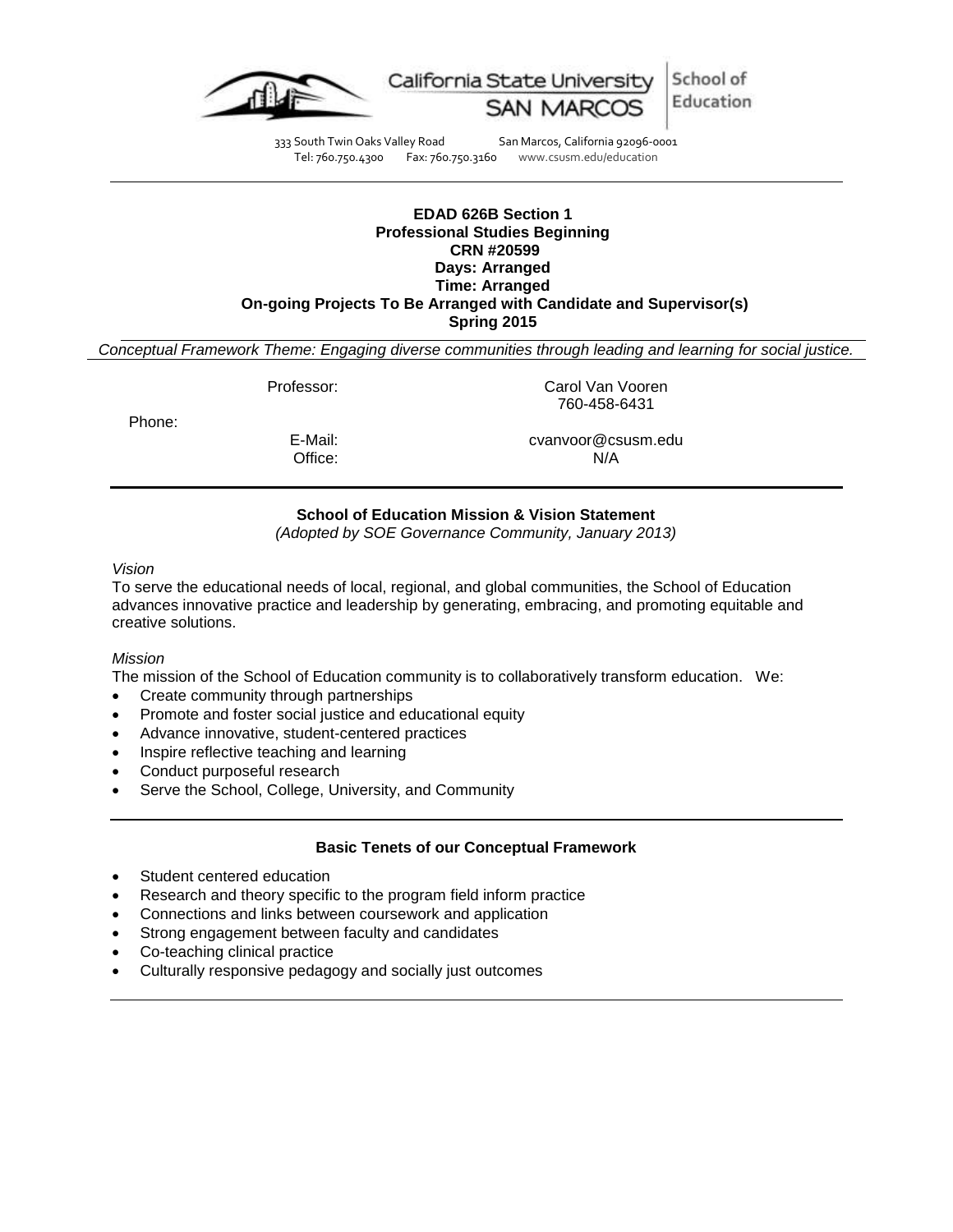# **COURSE DESCRIPTION**

This course provides students with basic on-site experiences appropriate to an entry-level administrator. Students will work closely with an on-site administrator and University instructional supervisor in the development and implementation of a plan for field experiences including basic preliminary administrative functions. Students will develop a paper, project, or other product, collaboratively agreed upon with the supervisory team, which integrates learning from the fieldwork and which will be used by the cooperating site.

*Graded Credit/ No Credit*

### **Course Prerequisites**

Progression through the Program

#### **Course Objectives**

Students will design and complete leadership projects aligned with Leadership Standards and Course Objectives in current semester. Students will engage in leadership roles that demonstrate their knowledge and skills in working with adults to achieve outcomes and make progress toward standards.

#### **Unique Course Requirements**

Students will engage in a minimum of 15 hours (equivalent of 1 unit) in planning and implementing the leadership project.

#### **Required Texts**

None

# **STUDENT LEARNING OUTCOMES**

The course objectives, assignments, and assessments have been aligned with the CCTC standards for a California Preliminary Administrative Services Credential. This course is designed to help teachers seek skills, knowledge, and attitudes necessary to assist schools and district in implementing effective programs for all students. The successful candidate will be able to merge theory and practice in order to realize a comprehensive and extensive educational program for all students. Candidates will be required to formally match alignment with the following Leadership Standards in this course:

### **Program Standard 12: Nature of Field Experiences**

In the administrator services preparation program, candidates participate in practical field experiences that are designed to facilitate the application of theoretical concepts in authentic settings. Each candidate is introduced to the major duties and responsibilities authorized by the administrative services credential as articulated in the Performance Expectations (Appendix B). Field experiences include a variety of diverse and realistic settings both in the day-to-day **functions of administrators and in long-term policy design and implementation.**

Other standards may also apply as aligned with Courses EDAD 616B and EDAD 620.

# **GENERAL CONSIDERATIONS**

# **Assessment of Professional Dispositions**

Assessing a candidate's dispositions within a professional preparation program is recognition that teaching and working with learners of all ages requires not only specific content knowledge and pedagogical skills, but positive attitudes about multiple dimensions of the profession. The School of Education has identified six dispositions – social justice and equity, collaboration, critical thinking, professional ethics, reflective teaching and learning, and life-long learning—and developed an assessment rubric. For each dispositional element, there are three levels of performance - *unacceptable*, *initial target*, and *advanced target*. The description and rubric for the three levels of performance offer measurable behaviors and examples.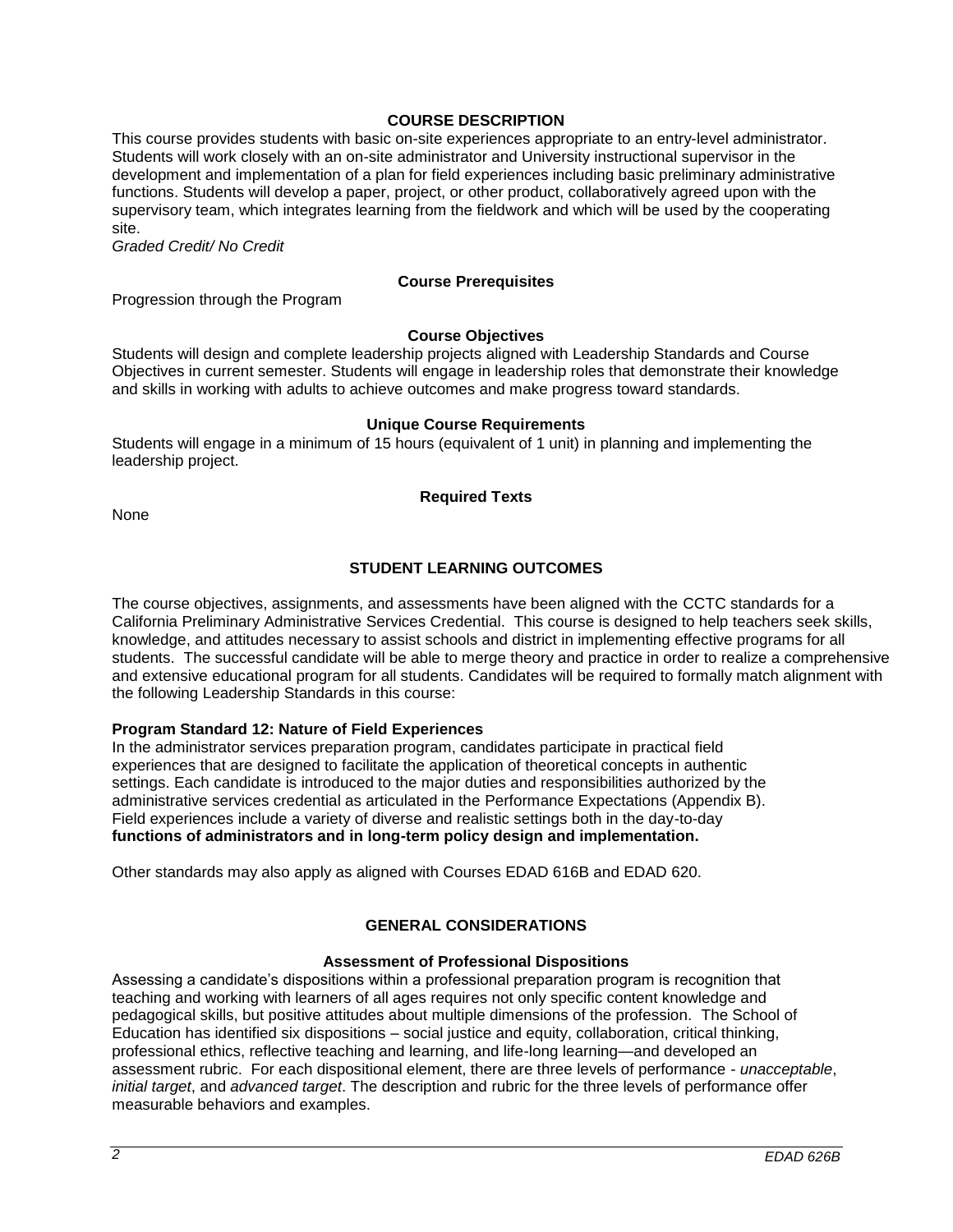The assessment is designed to provide candidates with ongoing feedback for their growth in professional dispositions and includes a self-assessment by the candidate. The dispositions and rubric are presented, explained and assessed in one or more designated courses in each program as well as in clinical practice. Based upon assessment feedback candidates will compose a reflection that becomes part of the candidate's Teaching Performance Expectation portfolio. Candidates are expected to meet the level of *initial target* during the program.

## **School of Education Attendance Policy**

Due to the dynamic and interactive nature of courses in the School of Education, all candidates are expected to attend all classes and participate actively. At a minimum, candidates must attend more than 80% of class time, or s/he may not receive a passing grade for the course at the discretion of the instructor. Individual instructors may adopt more stringent attendance requirements. Should the candidate have extenuating circumstances, s/he should contact the instructor as soon as possible. *(Adopted by the COE Governance Community, December, 1997).*

## **Students with Disabilities Requiring Reasonable Accommodations**

Candidates with disabilities who require reasonable accommodations must be approved for services by providing appropriate and recent documentation to the Office of Disable Student Services (DSS). This office is located in Craven Hall 4300, and can be contacted by phone at (760) 750-4905, or TTY (760) 750-4909. Candidates authorized by DSS to receive reasonable accommodations should meet with their instructor during office hours or, in order to ensure confidentiality, in a more private setting.

## **All University Writing Requirement**

Students must prepare written Proposal and Reports about their Projects. The Reports require narrative style reflections on their learning experiences. These written proposals and reports meet the university writing requirements of at least 2500 words.

## **CSUSM Academic Honesty Policy**

"Students will be expected to adhere to standards of academic honesty and integrity, as outlined in the Student Academic Honesty Policy. All written work and oral presentation assignments must be original work. All ideas/materials that are borrowed from other sources must have appropriate references to the original sources. Any quoted material should give credit to the source and be punctuated with quotation marks.

Students are responsible for honest completion of their work including examinations. There will be no tolerance for infractions. If you believe there has been an infraction by someone in the class, please bring it to the instructor's attention. The instructor reserves the right to discipline any student for academic dishonesty in accordance with the general rules and regulations of the university. Disciplinary action may include the lowering of grades and/or the assignment of a failing grade for an exam, assignment, or the class as a whole."

Incidents of Academic Dishonesty will be reported to the Dean of Students. Sanctions at the University level may include suspension or expulsion from the University.

### **Plagiarism:**

As an educator, it is expected that each candidate will do his/her own work, and contribute equally to group projects and processes. Plagiarism or cheating is unacceptable under any circumstances. If you are in doubt about whether your work is paraphrased or plagiarized see the Plagiarism Prevention for Students website [http://library.csusm.edu/plagiarism/index.html.](http://library.csusm.edu/plagiarism/index.html) If there are questions about academic honesty, please consult the University catalog.